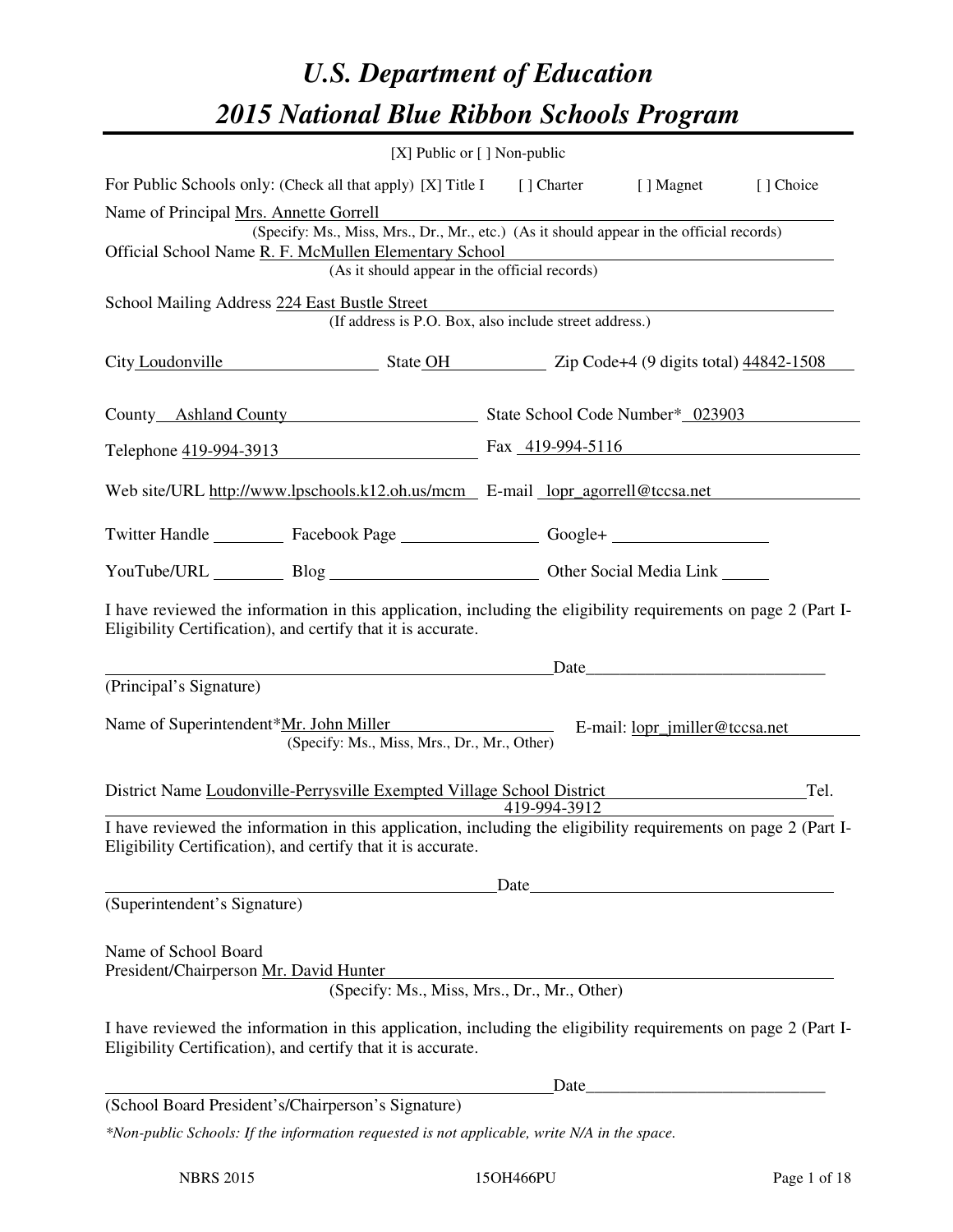#### **Include this page in the school's application as page 2.**

The signatures on the first page of this application (cover page) certify that each of the statements below, concerning the school's eligibility and compliance with U.S. Department of Education and National Blue Ribbon Schools requirements, are true and correct.

- 1. The school configuration includes one or more of grades K-12. (Schools on the same campus with one principal, even a K-12 school, must apply as an entire school.)
- 2. The school has made its Annual Measurable Objectives (AMOs) or Adequate Yearly Progress (AYP) each year for the past two years and has not been identified by the state as "persistently dangerous" within the last two years.
- 3. To meet final eligibility, a public school must meet the state's AMOs or AYP requirements in the 2014-2015 school year and be certified by the state representative. Any status appeals must be resolved at least two weeks before the awards ceremony for the school to receive the award.
- 4. If the school includes grades 7 or higher, the school must have foreign language as a part of its curriculum.
- 5. The school has been in existence for five full years, that is, from at least September 2009 and each tested grade must have been part of the school for the past three years.
- 6. The nominated school has not received the National Blue Ribbon Schools award in the past five years: 2010, 2011, 2012, 2013, or 2014.
- 7. The nominated school has no history of testing irregularities, nor have charges of irregularities been brought against the school at the time of nomination. The U.S. Department of Education reserves the right to disqualify a school's application and/or rescind a school's award if irregularities are later discovered and proven by the state.
- 8. The nominated school or district is not refusing Office of Civil Rights (OCR) access to information necessary to investigate a civil rights complaint or to conduct a district-wide compliance review.
- 9. The OCR has not issued a violation letter of findings to the school district concluding that the nominated school or the district as a whole has violated one or more of the civil rights statutes. A violation letter of findings will not be considered outstanding if OCR has accepted a corrective action plan from the district to remedy the violation.
- 10. The U.S. Department of Justice does not have a pending suit alleging that the nominated school or the school district as a whole has violated one or more of the civil rights statutes or the Constitution's equal protection clause.
- 11. There are no findings of violations of the Individuals with Disabilities Education Act in a U.S. Department of Education monitoring report that apply to the school or school district in question; or if there are such findings, the state or district has corrected, or agreed to correct, the findings.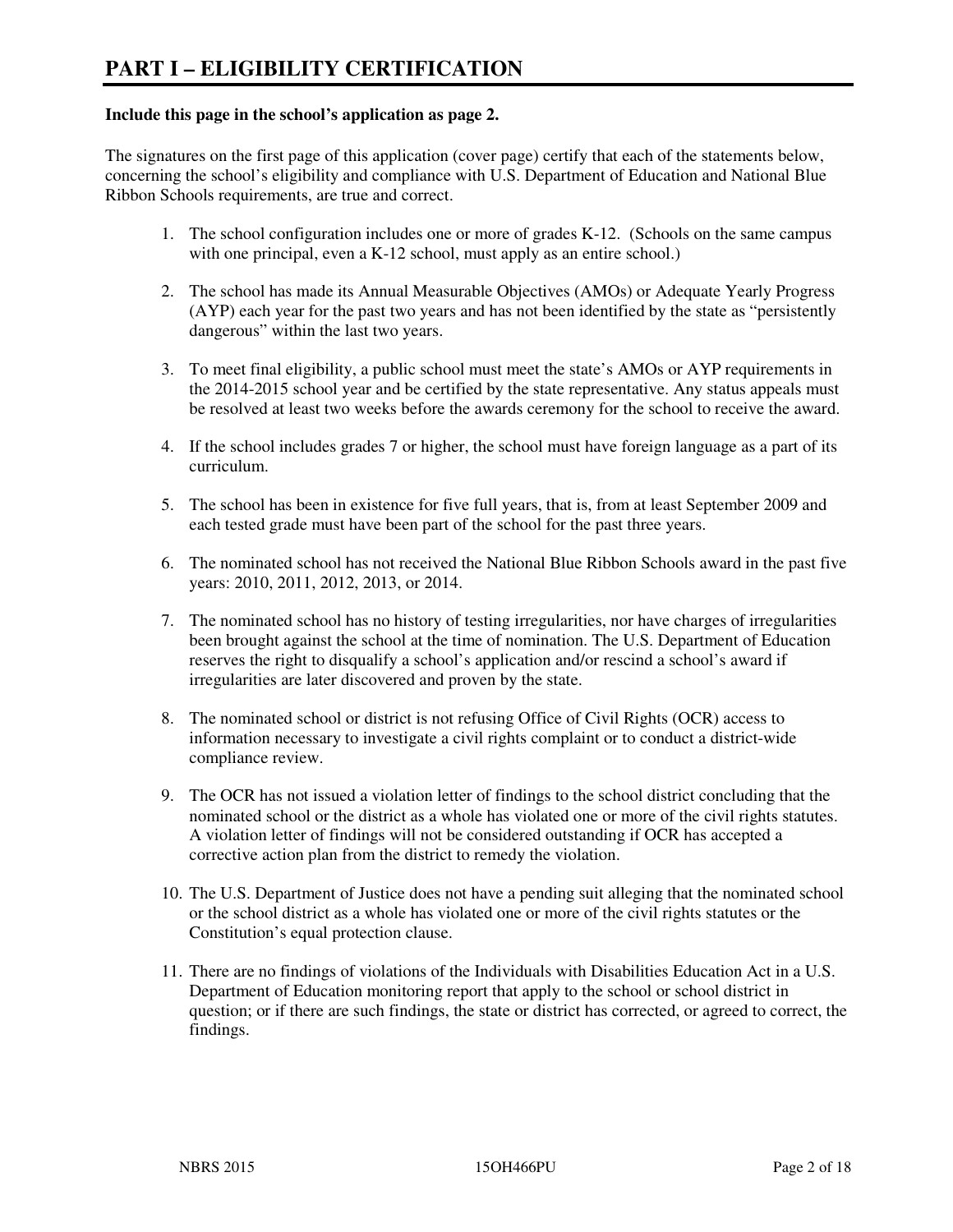# **PART II - DEMOGRAPHIC DATA**

#### **All data are the most recent year available.**

**DISTRICT** (Question 1 is not applicable to non-public schools)

| -1. | Number of schools in the district<br>(per district designation): | $\geq$ Elementary schools (includes K-8)<br>1 Middle/Junior high schools<br>1 High schools<br>$0 K-12$ schools |
|-----|------------------------------------------------------------------|----------------------------------------------------------------------------------------------------------------|
|     |                                                                  |                                                                                                                |

4 TOTAL

**SCHOOL** (To be completed by all schools)

2. Category that best describes the area where the school is located:

[ ] Urban or large central city [ ] Suburban with characteristics typical of an urban area [ ] Suburban [ ] Small city or town in a rural area [X] Rural

- 3. 1 Number of years the principal has been in her/his position at this school.
- 4. Number of students as of October 1 enrolled at each grade level or its equivalent in applying school:

| Grade                           | # of         | # of Females     | <b>Grade Total</b> |
|---------------------------------|--------------|------------------|--------------------|
|                                 | <b>Males</b> |                  |                    |
| <b>PreK</b>                     | $\theta$     | $\boldsymbol{0}$ | $\theta$           |
| K                               | 42           | 44               | 86                 |
| $\mathbf{1}$                    | 40           | 33               | 73                 |
| $\mathbf{2}$                    | 43           | 42               | 85                 |
| 3                               | 36           | 41               | 77                 |
| 4                               | 0            | $\theta$         | 0                  |
| 5                               | $\theta$     | 0                | 0                  |
| 6                               | 0            | 0                | 0                  |
| 7                               | 0            | $\overline{0}$   | 0                  |
| 8                               | 0            | 0                | 0                  |
| 9                               | $\theta$     | 0                | 0                  |
| 10                              | 0            | 0                | 0                  |
| 11                              | 0            | 0                | 0                  |
| 12                              | 0            | 0                | 0                  |
| <b>Total</b><br><b>Students</b> | 161          | 160              | 321                |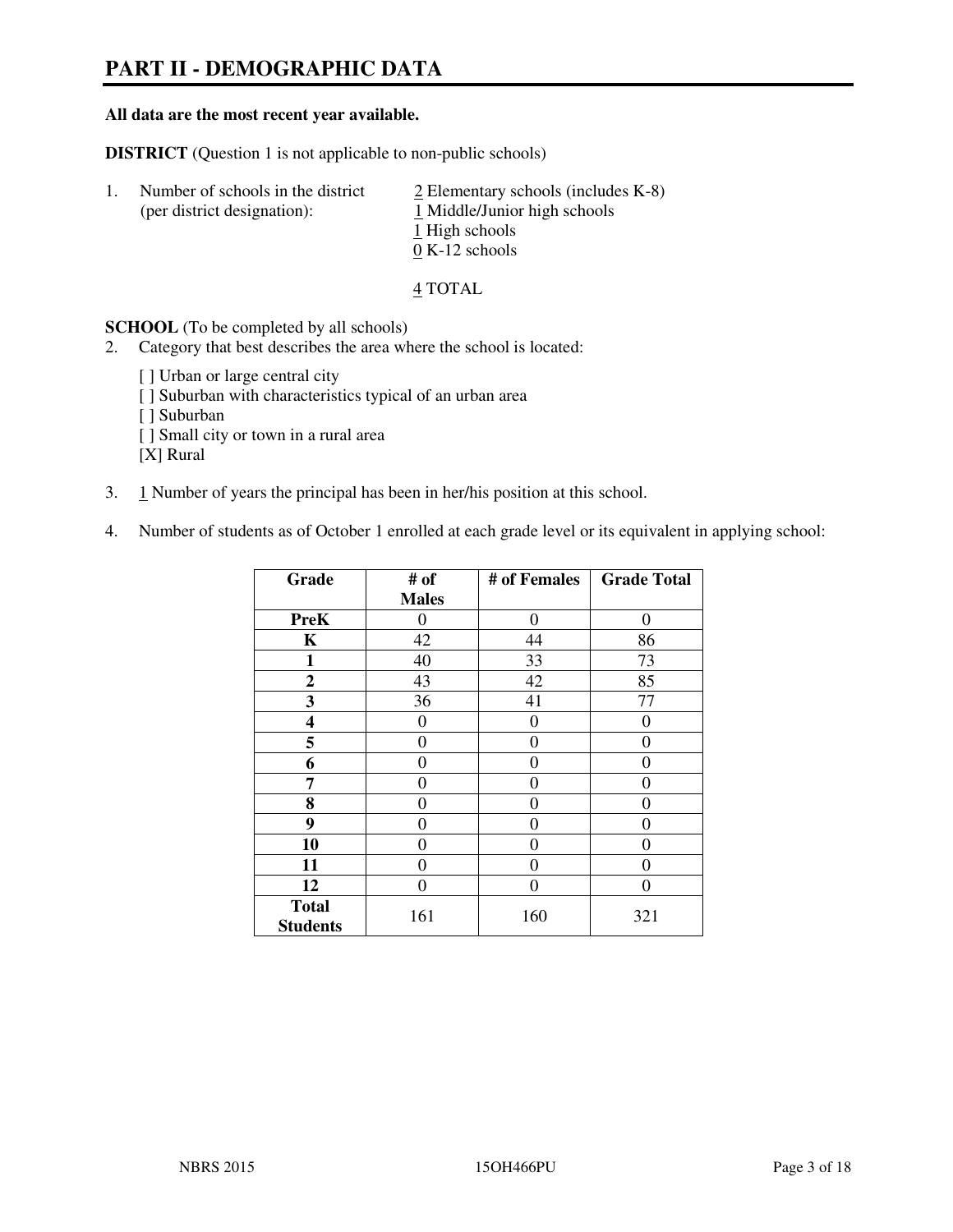the school: 1 % Asian

5. Racial/ethnic composition of  $0\%$  American Indian or Alaska Native 0 % Black or African American 1 % Hispanic or Latino 0 % Native Hawaiian or Other Pacific Islander 98 % White 0 % Two or more races **100 % Total** 

(Only these seven standard categories should be used to report the racial/ethnic composition of your school. The Final Guidance on Maintaining, Collecting, and Reporting Racial and Ethnic Data to the U.S. Department of Education published in the October 19, 2007 *Federal Register* provides definitions for each of the seven categories.)

6. Student turnover, or mobility rate, during the 2013 - 2014 year: 12%

This rate should be calculated using the grid below. The answer to (6) is the mobility rate.

| <b>Steps For Determining Mobility Rate</b>         | Answer |
|----------------------------------------------------|--------|
| $(1)$ Number of students who transferred to        |        |
| the school after October 1, 2013 until the         | 24     |
| end of the school year                             |        |
| (2) Number of students who transferred             |        |
| <i>from</i> the school after October 1, 2013 until | 14     |
| the end of the school year                         |        |
| (3) Total of all transferred students [sum of      | 38     |
| rows $(1)$ and $(2)$ ]                             |        |
| (4) Total number of students in the school as      | 321    |
| of October 1                                       |        |
| $(5)$ Total transferred students in row $(3)$      | 0.118  |
| divided by total students in row (4)               |        |
| $(6)$ Amount in row $(5)$ multiplied by 100        | 12     |

## 7. English Language Learners (ELL) in the school: 1 %

Number of non-English languages represented:  $2$ Specify non-English languages: Spanish, Chinese

4 Total number ELL

8. Students eligible for free/reduced-priced meals: 47 % Total number students who qualify: 151

## **Information for Public Schools Only - Data Provided by the State**

The state has reported that 47 % of the students enrolled in this school are from low income or disadvantaged families based on the following subgroup(s): Students eligible for free/reduced-priced meals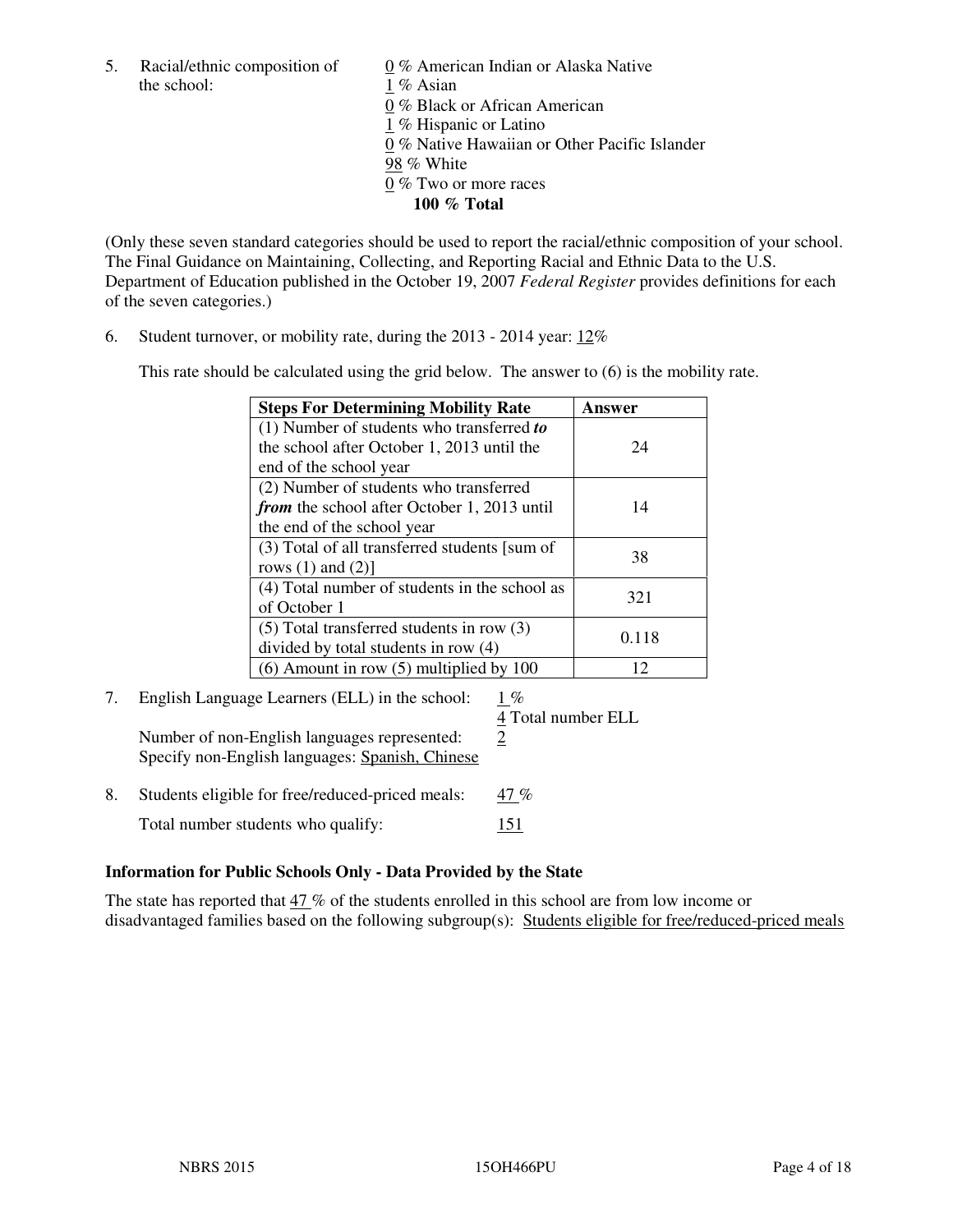9. Students receiving special education services:  $20\%$ 

66 Total number of students served

Indicate below the number of students with disabilities according to conditions designated in the Individuals with Disabilities Education Act. Do not add additional categories.

| 4 Autism                | 1 Orthopedic Impairment                 |
|-------------------------|-----------------------------------------|
| 0 Deafness              | 3 Other Health Impaired                 |
| 0 Deaf-Blindness        | 23 Specific Learning Disability         |
| 5 Emotional Disturbance | 18 Speech or Language Impairment        |
| 0 Hearing Impairment    | 1 Traumatic Brain Injury                |
| 5 Mental Retardation    | 0 Visual Impairment Including Blindness |
| 6 Multiple Disabilities | 0 Developmentally Delayed               |
|                         |                                         |

10. Use Full-Time Equivalents (FTEs), rounded to nearest whole numeral, to indicate the number of personnel in each of the categories below:

|                                       | <b>Number of Staff</b> |
|---------------------------------------|------------------------|
| Administrators                        |                        |
| Classroom teachers                    | 16                     |
| Resource teachers/specialists         |                        |
| e.g., reading, math, science, special | 6                      |
| education, enrichment, technology,    |                        |
| art, music, physical education, etc.  |                        |
| Paraprofessionals                     | 6                      |
| Student support personnel             |                        |
| e.g., guidance counselors, behavior   |                        |
| interventionists, mental/physical     |                        |
| health service providers,             |                        |
| psychologists, family engagement      |                        |
| liaisons, career/college attainment   |                        |
| coaches, etc.                         |                        |
|                                       |                        |

11. Average student-classroom teacher ratio, that is, the number of students in the school divided by the FTE of classroom teachers, e.g.,  $22:1$   $20:1$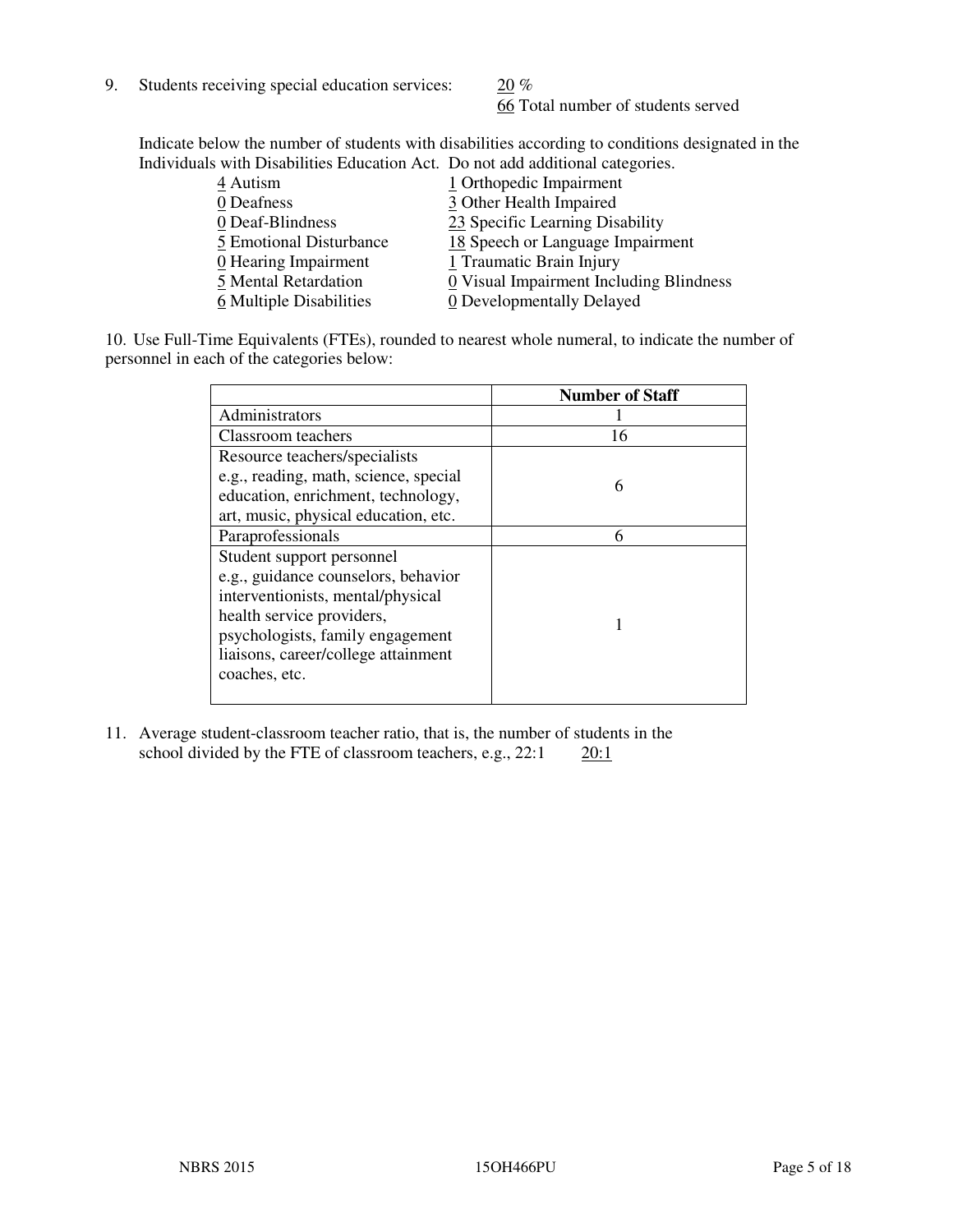12. Show daily student attendance rates. Only high schools need to supply yearly graduation rates.

| <b>Required Information</b> | 2013-2014     | 2012-2013       | 2011-2012 | 2010-2011 | 2009-2010 |
|-----------------------------|---------------|-----------------|-----------|-----------|-----------|
| Daily student attendance    | 96%           | $95\%$          | 96%       | 95%       | 96%       |
| High school graduation rate | $\gamma_{\%}$ | $\mathcal{V}_o$ | $0\%$     | 0%        | 0%        |

#### 13. **For schools ending in grade 12 (high schools)**

Show percentages to indicate the post-secondary status of students who graduated in Spring 2014

| <b>Post-Secondary Status</b>                  |       |
|-----------------------------------------------|-------|
| Graduating class size                         |       |
| Enrolled in a 4-year college or university    | በ‰    |
| Enrolled in a community college               | $0\%$ |
| Enrolled in career/technical training program | $0\%$ |
| Found employment                              | $0\%$ |
| Joined the military or other public service   | 0%    |
| Other                                         |       |

14. Indicate whether your school has previously received a National Blue Ribbon Schools award. Yes No X

If yes, select the year in which your school received the award.

15. Please summarize your school mission in 25 words or less: Our mission is to build a community of self-confident, lifelong learners, who are empowered to reach their full potential.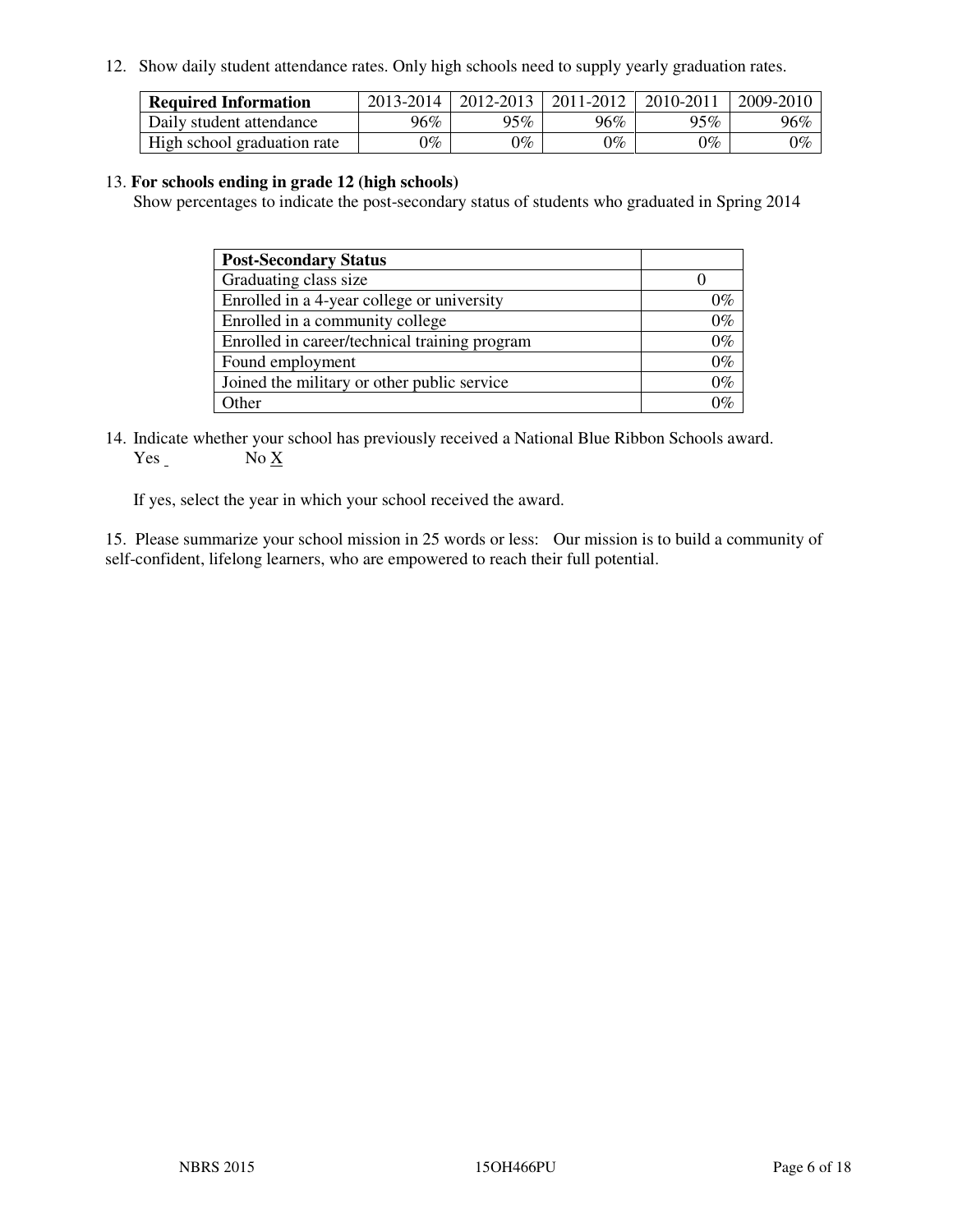# **PART III – SUMMARY**

R. F. McMullen Elementary School (hereafter referred to as McMullen) is located in the village of Loudonville, Ohio, in the southern corner of Ashland County. Loudonville and the neighboring town of Perrysville consolidated in 1962, forming the Loudonville-Perrysville Exempted Village School District. Presently, McMullen School serves students in grades Kindergarten through third grade in a rural, agricultural community. The present enrollment is 321 students with 47 percent of these students designated as economically disadvantaged and 20 percent with identified disabilities.

The vision statement was developed by a representative team of teachers, staff members, parents, and community members when the school began the process of applying for a Venture Capital Grant in the mid-1990's. As a result of the grant process, a new and guiding vision for the school was developed:

"The School Community encompasses everyone who touches our children's lives. We value and celebrate the uniqueness and diversity of each person in order to build a community of self- confident, lifelong learners who are empowered to reach their full potential."

A critical component for improving learning that emerged during the grant writing process was the concept of teamwork. As a result, the school staff and community began an intentional journey of working together to make the vision a reality each and every day for each and every student. The students can tell anyone who asks why they come to school that they come to school to learn! The vision statement developed by the team over two decades ago continues to be the driving force for the work we do. As part of the cycle of continuous improvement, staff review and reflect upon the vision of the school in the fall of each new school year. Every staff member commits to working together to live out the vision as we interact with the students, families, community members, and each other. The teachers at McMullen are committed to the educational success of every student. An intentional effort is made to not blame parents, the economy, etc. when students are not doing well, but to find the most effective practices to provide assistance. Teams meet regularly about students,addresssing the needs of those who are showing at-risk performance or behaviors. The teams brainstorm ideas on how to best reach each student to help them meet their fullest potential.

Additional supports are provided by a district librarian, the library aide and the district technology coordinator who all work diligently to ensure that we continue to remain current in the use of research and technology. The school counselor and school & community liaison provide connections to families in need of support and assistance with social, emotional, medical, economic and any other concerns that may be interfering with their child's learning. Our community liaison has been a valuable asset building bridges for families that struggle to access resources designed to meet their needs.

Around 10 years ago, McMullen was fortunate to embrace its first Therapy Dog, Sammy. Sammy was on staff, staying with the library aide, providing encouragement and love to all students as well as the opportunity to enjoy the benefits and responsibilities of taking care of a pet. Classrooms may sign-out the dog for a morning or afternoon for a week at a time. Students in the classroom rotate the responsibilities of walking the dog and making sure it has clean, fresh water. This is especially meaningful for students who have not yet owned a pet. Sammy has retired and we now have Bella to continue the wonderful traditions Sammy helped us initiate at McMullen. Our therapy dogs represent the whole atmosphere of caring and concern that exists at our school. We feel unique, and grateful for our therapy dogs.

McMullen provides unique opportunities for students to develop in all aspects of their lives. Our second and third grade students are involved in our announcement program, where they produce and deliver the morning announcements via our interactive white boards. Students are building their technology skills through the use of videography, production and presentation. Another skill building activity is the school store. Students running the school store are gaining life-long skills in the areas of math, customer service, organization, and job responsibilities.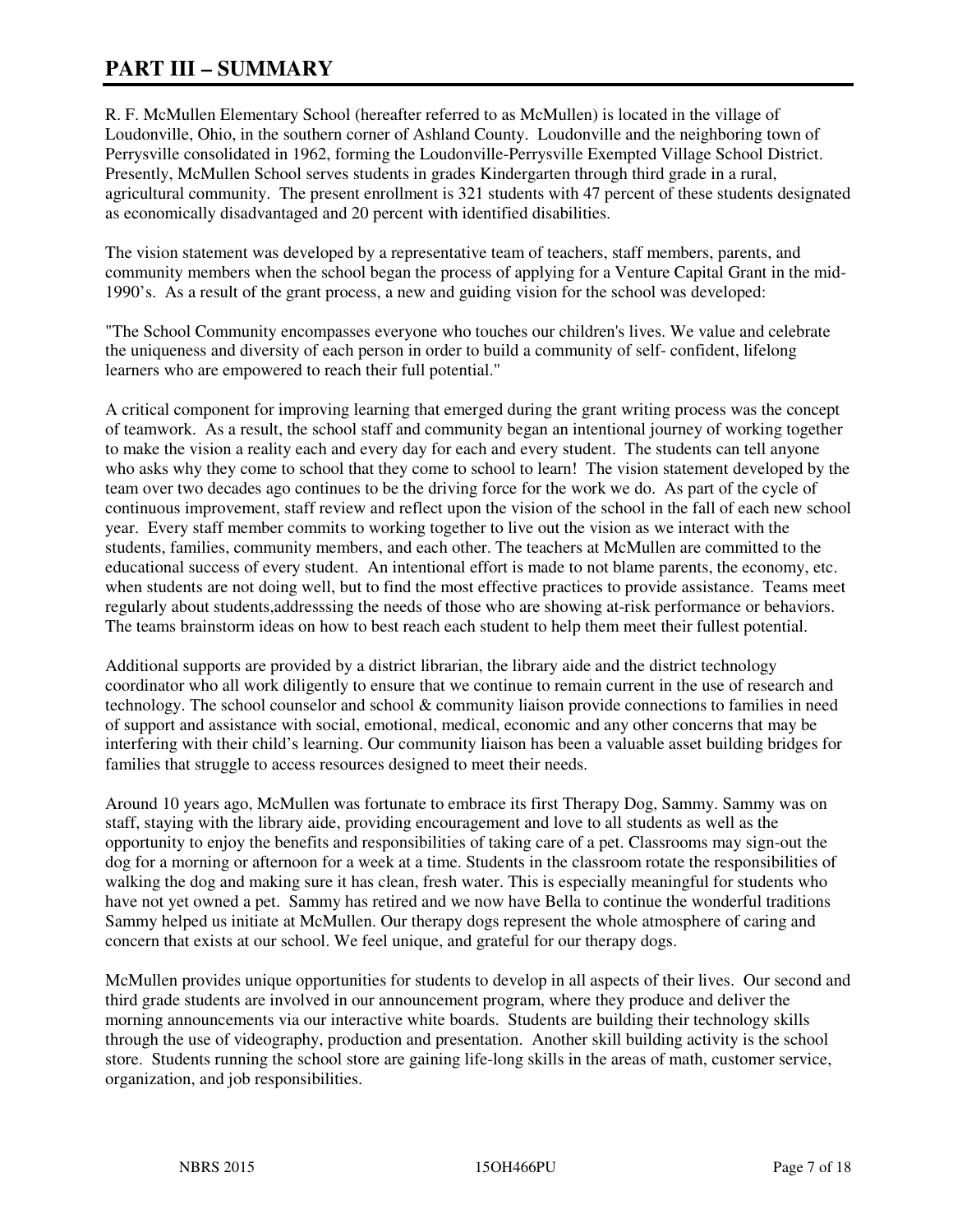## **1. Core Curriculum:**

 McMullen Elementary School's standards-based curriculum focuses on the core areas of English Language Arts, Mathematics, Social Studies, and Science. Grade level teams develop curriculum maps and pacing guides aligned to Ohio's Learning Standards. The core content areas of English Language Arts and Mathematics are aligned to Common Core Standards, while Social Studies and Science Standards are aligned to Ohio's revised state standards.

Teachers use formative instructional practices as a framework to develop and implement units of inquirybased cross-curricular units study emphasizing 21st century skills of critical thinking and problem solving, communication and collaboration, and creativity and innovation. Teachers, working in teams, collaboratively plan core instruction, define learning goals and targets, develop formative assessments, discuss lesson impact on student learning, and determine Tier 1 (core) intervention needs throughout the unit. Lessons include clear learning goals and targets communicated to students in meaningful and engaging ways. Teachers "hook" students into each lesson and refer students back to what they are learning and why what they are learning is important. Students are active participants as they learn to be assessment savvy by tracking their own progress toward the learning goals in each classroom using a variety of methods, from data folders to individual data charts. Data folders consist of content area charts, checklists, writing samples with rubrics, and behavior calendars. Supporting formative instructional practices in lesson design and delivery, teachers are intentionally teaching students how to engage with each other and the content they are learning through accountable talk.

Integrated English Language Arts/Reading /Science/Social Studies

Students are immersed in literacy learning practically every minute of the day. We use an integrated approach to teaching literacy across all curricular areas. Teachers use inquiry-based, integrated thematic units, in addition to addressing foundational skills of phonemic awareness, phonics, fluency, vocabulary, and comprehension. Teachers use differentiated instructional strategies and a gradual release of responsibility model with students through reading aloud, shared reading, differentiated guided reading, and independent reading.

Each grade level explores a common topic using essential questions for students to investigate as they read, write, research, and discover answers to their questions around the science and social studies content being studied. Teachers ensure all students have access to grade-level concepts and content through grouping, materials, and activities. Teachers differentiate through texts used in guided reading, levels of scaffolding, and providing choice for students in work-stations. Technology is used as a tool for instruction, allowing for individualization for all students. Students have access to a variety of web-based educational games, learning activities, and web-based programs to support and extend learning. Each teacher uses formative assessments to monitor the reading progress of students. Our goal is to have every student meet or exceed our expectations in reading, writing, and math every year. Teachers in every grade level have worked on student engagement through the strategy of accountable talk.

A workshop model is used to teach writing standards with opportunities to write woven into the fabric of the 150 minutes of daily literacy instruction, K-3. Students at our school think and learn with their pencils in their hands. Students are given opportunities to write across all curricular areas as part of the learning process. Our teachers use writing before, during, and after content lessons to infuse written response and writing as a way to learn into our pedagogy.

## **Mathematics**

McMullen Elementary School is in the eighth year of implementing Everyday Mathematics K-3. Students' mathematical thinking and processes have been steadily improving since we began using the program as evidenced in our math performance data over time. Students are engaged in math instruction 60 – 90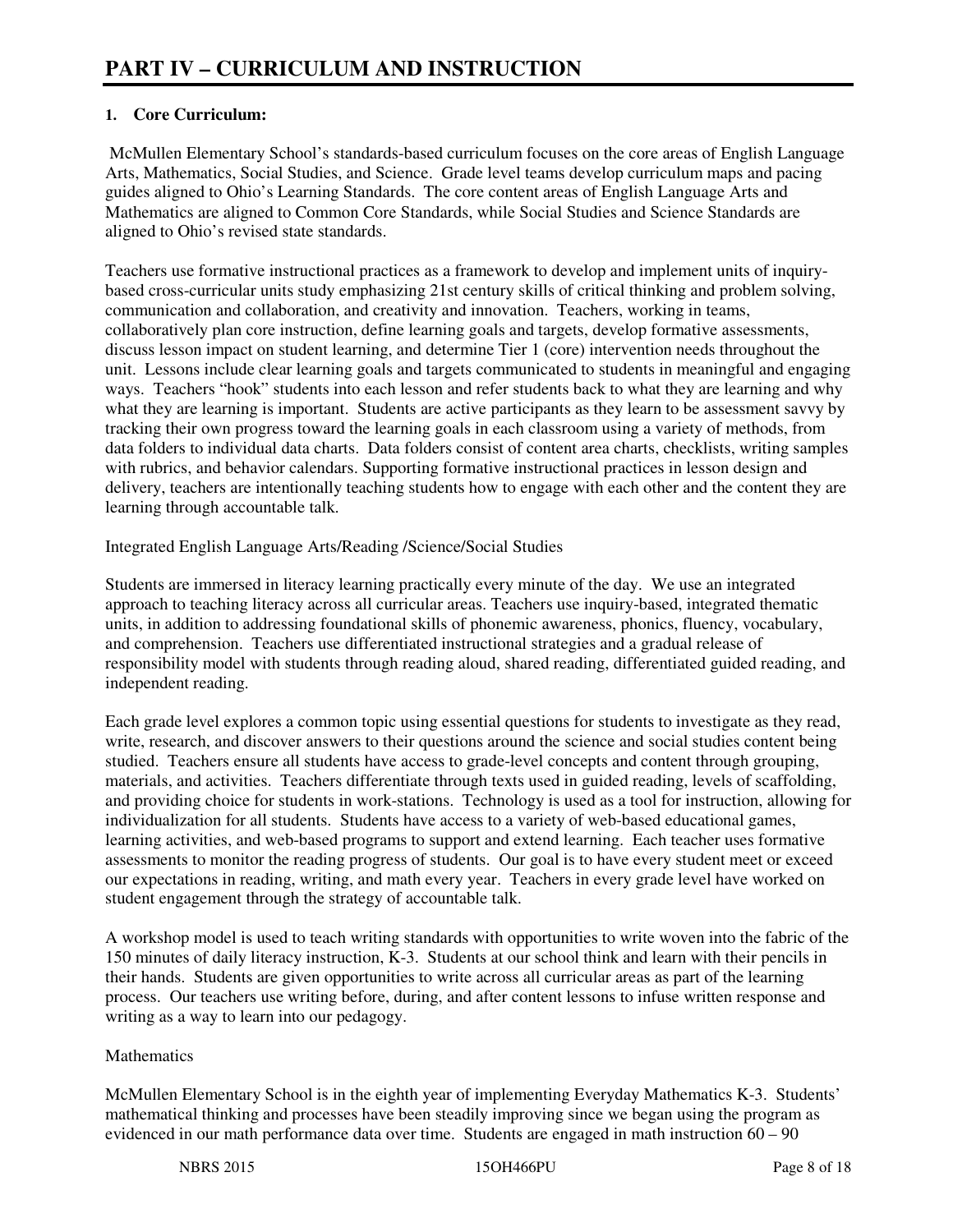minutes daily. Teachers use a similar lesson design for math as is used in content areas. Teachers introduce the learning goals and targets, provide direct instruction, set up differentiated math stations, and provide opportunities for practice using a variety of resources, including technology and educational games. During the math block, Title 1 staff and Interventionists co-serve students during the lesson. In addition to instruction in the core program, we have included Number Worlds, an intervention component of Everyday Mathematics with some targeted students as a result of data indicating our greatest learning gaps are in math between our nondisabled and disabled students.

#### **2. Other Curriculum Areas:**

At McMullen every student participates in Art, Music, Physical Education, and library/media. There are 60 minutes a week for Music and Physical Education, 50 minutes for art, and 30 minutes for library/media with an additional 30 minutes computer class offered to Kindergarten. Technology is integrated throughout all content areas in all classrooms including the arts, physical education, library, and interactive white boards are available in every classroom. Teachers and students have access to computers in two computer labs for research and tech skill development and assessment. Even our school counselor is teaching computer safety and ethics beginning in Kindergarten and progressing through third grade. Most importantly technology is not a means to an end; it's a tool for learning.

The librarian plans lessons aligned to the themes and topics being used in the classrooms across all grade levels with social studies and science activities. Her lessons incorporate the library media standards. Students explore features of fiction and nonfiction text. They are allowed to take books home and share with their families. Weekly awards are given to classes that have returned all their books. Family bookbags are available to be checked out filled with family activities.

Teachers in special areas use formative instruction practices to guide their lesson design. For example: In the visual arts, each grade level has specific learning targets aligned with state standards which points back to core curriculum. Students learn about artists' styles; studying their biographies as well as symmetry which ties into math. The art teacher also weaves science into the study of lines, shapes and textures. Accountable talk is used as part of their self assessment through their portfolio shares. Good News notes are awarded each class period to the student that best personifies exceptional teamwork, listening, and behavioral expectations. An annual art show is held in conjunction with spring parent teacher conferences. Each student participates in choosing a work from their portfolio to display. Student art is selected and framed to display in the office with new work selected each month. A monthly contest is held for students to research a famous piece of art and identify the artist.

In music, the teacher implements state and national standards using the Kodaly method. This method is developmentally appropriate using a sequence for teaching music to young children. The teacher uses hand signals to help students visualize notes and tones, as they sing; and, movement is incorporated into the musical experiences of the children. The teacher incorporates many cultures into the music as they study famous composers and what music means in many different cultures. Literature is used to reinforce the study of cultures and how music helps communicate their individual messages. Each nine weeks, one grade level presents a teacher-designed program to highlight targeted learning objectives. The program is performed for the student body as well as for the community. It is also aired on the local radio station.

In physical education, the premise of the program is a healthy lifestyle. The teacher uses individualized goal setting with each student aligned to the standards. Students know the purpose of each activity, and how it relates to a healthy lifestyle. The teacher partners with our PTO and participates in national studies such as "GET 60," which encourages families to get up and get moving while emphasizing that physical exercise is fun. Dance Dance Revolution, Virtual games and interactive mats are used to offer students fitness experiences. The teacher also has students participate in the Presidential Fitness Award Program.

The school counseling program supports the "Bucket Fillers" program by providing lessons weekly for Kindergarten and monthly to all other students. The school counselor leads classroom activities that focus on social and personal skills critical to developing and maintaining emotional intelligence. The goal is to empower our students to feel happy and successful so that optimal learning can take place. Additional support is offered to students on a small group (third grade girls can choose to participate in a "Girls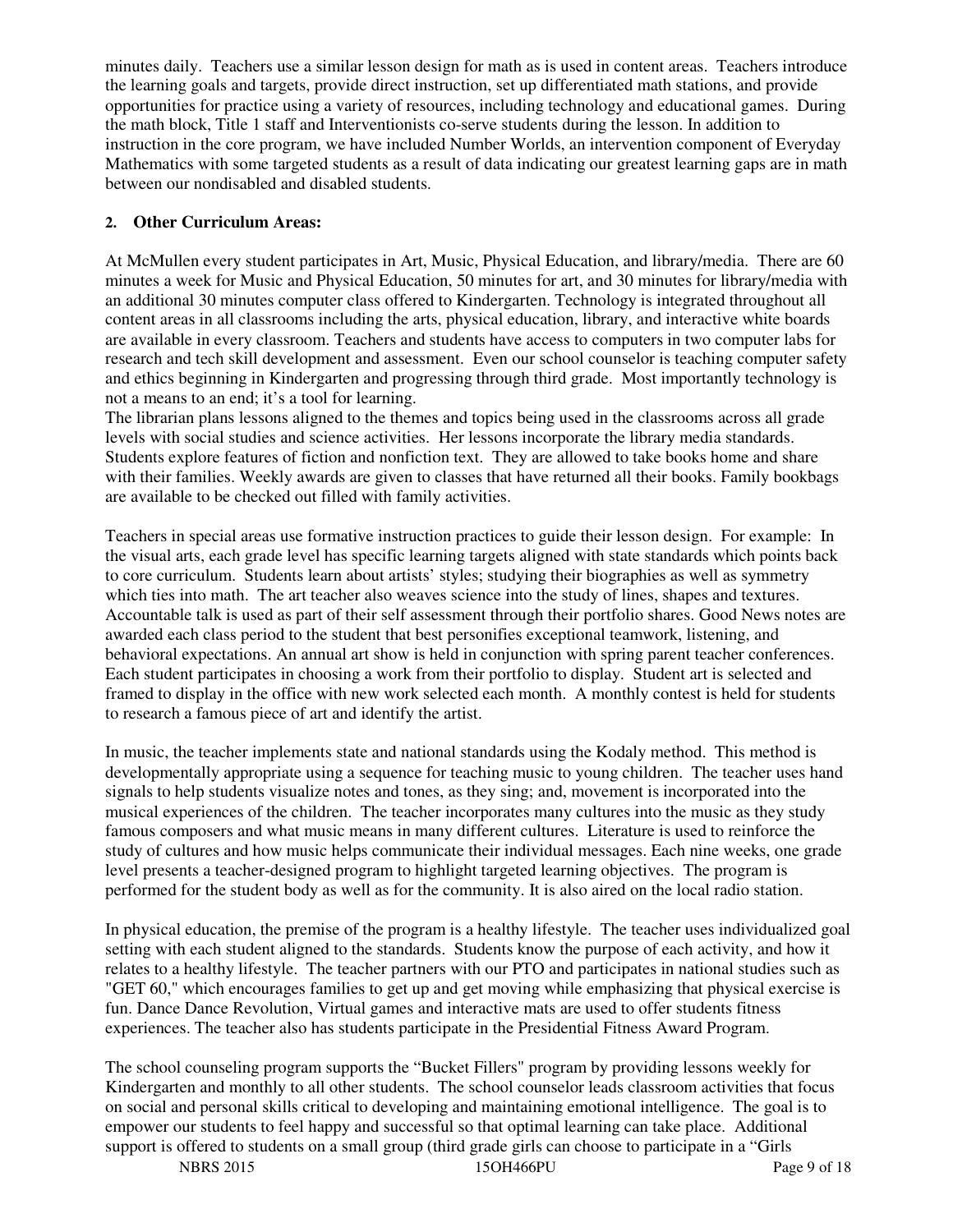Group") or individual basis to address a plethora of issues involving family dynamics, behavior difficulties and academic challenges.

#### **3. Instructional Methods and Interventions:**

Grade Level Learning Teams define the school's multi-tier system for instruction and intervention using balanced literacy components for reading, writing and math at each grade level: Tier 1 – core instruction and immediate intervention, aligned to Common Core and Ohio's Learning Standards, focuses learning for all students, including students with disabilities Tier 2 – strategic interventions are provided, in addition to core instruction to students at risk in reading using research-based programs (Fast Forward, Earobics, Fundations, Reading Horizons, Project MORE, K-PALS or PALS, SRA, STARS, Making Connections, Extensions in Reading, math guided small groups) Tier 3 – intensive interventions are provided, in addition to core instruction to targeted students in reading using research-based programs (Reading Recovery, Wilson Language System, Reading Horizons: Discovery, Project MORE, Number Worlds)

In response to data from formative assessments in reading, each grade level learning team has created an additional 30 minute literacy block where students are arranged according to learning needs and receive differentiated instruction designed to accelerate learning. Grouping is fluid and changes are made based upon students' progress toward meeting learning targets as follows:

Enrichment - for students who exceed the indicators for learning targets, whose scores show them to be accelerated in their achievement; instruction provided is tailored to students' needs and interests; emphasizes conceptual thinking, real-world inquiry, and problem solving; helps students acquire increasing levels of knowledge, and understanding.

Challenge - for students who meet the grade level indicators for learning targets and whose scores and performance show them to be "on track," teachers provide instruction to include activities that challenge the students to extend their thinking. Assessment occurs not less than every two weeks.

Practice - for students who are not yet meeting the requirements of the grade level indicators for learning targets, and need additional instruction and practice to help them become proficient; instruction provided is to strengthen the specific concepts and skills needed to become proficient and assessment specific to targeted skills and concepts occurs weekly.

Extended-Day Kindergarten is provided for all students to proactively support students in becoming literate; with instruction focused on phonemic awareness, phonics, fluency, vocabulary, and text comprehension to strengthen specific skills and concepts needed to successfully become proficient readers, writers, and communicators. Assessment occurs weekly.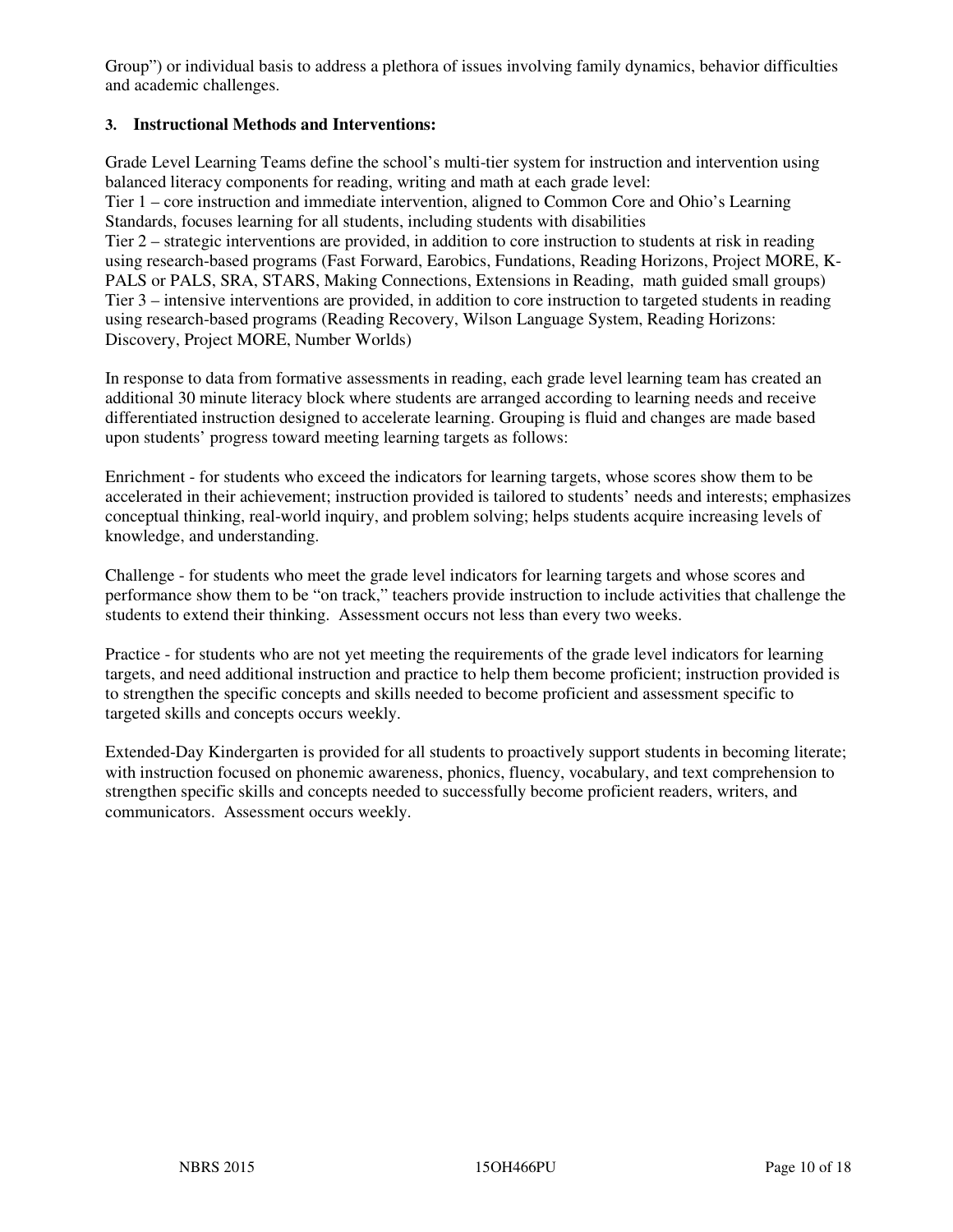#### **1. Assessment Results Narrative Summary:**

The Ohio Achievement Assessments, aligned to the 2002 Ohio Academic Standards have been the benchmark for student achievement in reading and math for several years. Tests are administered to students in grades 3-8 annually. In 2014 McMullen set new achievement records for both reading and math. Reading scores jumped from a previous high of 93% to 100%. Previous results were consistent for all groups of students, and despite many interventions, a portion of our Economically Disadvantaged (ED) and a larger portion of Students with Disabilities (SWD) failed to reach the target each year. During the last five years, McMullen staff has participated in intensive professional development due to district participation in the Race to the Top Grant. We deepened our understanding of the value of high quality rigorous core instruction for ALL students. In 2012 we purchased a new integrated English Language Arts instruction program aligned to the Common Core. Teachers immediately saw results of increased achievement in the classroom. We also purchased Reading Horizons, an intensive reading intervention program we used as a "second dip" with our SWD. Reading Horizons, an Orton Gillingham program, is similar to other programs we have used for years, but Reading Horizons moved students forward quickly. Based on our data, we expanded the number of students receiving intervention with this program and found the success we had been seeking. In math, McMullen increased 12% in overall passage rate and effectively closed the gap for our ED students. We applied the same principle of high quality rigorous core instruction for ALL students. Instead of pulling students out of class for intervention, we use Instructional Coaches to push in and provide additional support in the classroom. Coaches work with small flexible groups of students that need another presentation of the lesson or extra practice.

#### **2. Assessment for Instruction and Learning and Sharing Assessment Results:**

At the classroom level, formative assessments are used by teachers and students to monitor progress toward learning targets. Teachers adjust their instruction and provide feedback to students to move them forward in their learning. This happens on a daily basis.

Grade level teams use pre-assessment data based on unit learning targets to plan differentiated tiered instruction in all content areas. Teachers analyze strengths and challenges. They look for entry points for learning for all students. Ongoing formative assessments are used throughout the unit.

Post assessment data are used to determine if all students reached expectations and to consider any ongoing intervention needs particularly in reading and math.

Students participate in the assessment process as they track their own data towards the targets. For example, in Kindergarten, all students are expected to recognize and name upper and lower case letters. Students keep track of the letters they know and can name, on their reading racers chart. First grade students use self editing checklists aligned to the writing rubic, as they compose narrative, opinion/argumentative and informative drafts.

The building leadership team monitors benchmark and quarterly data in reading, writing, math and behavior. The data is used to determine support needs, professional development needs, and intervention planning systemically. We also use that data to celebrate progress toward our building progress targets, academically and behaviorally.

Parents have access to a web-based progress reporting system in which they can check on their child's progress at any time. Progress Reports are sent home quarterly. Formal Parent-Teacher Conferences are scheduled twice a year. We welcome conversations with our parents any time concern arises around student success. Teachers are available via email. In today's world, many parents prefer getting text messages at any time of the day.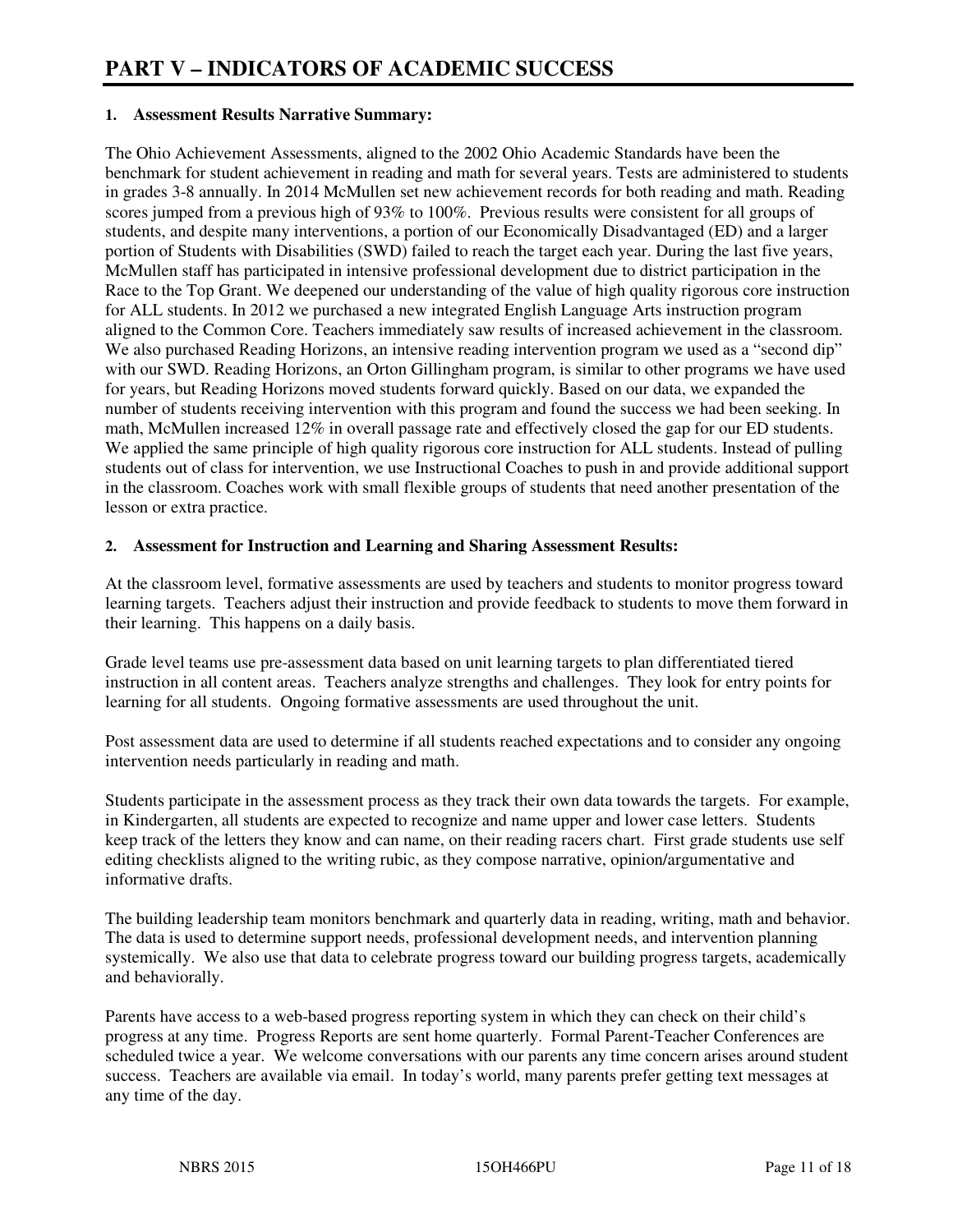## **1. School Climate/Culture**

McMullen School parents, teachers, students, and administrators researched and developed a positive behavior support system that was implemented in the 2011 school year. Everyone committed to teach and reinforce the school's identified building wide expectations. McMullen students and staff are respectful, responsible safe learners. Each morning the students and staff recite our pledge: "I have Redbird Power. I am respectful, responsible and safe. Today I will learn more, I will do more, I will be more, because I am great!"

In our school, discipline is defined as training that enables students to make appropriate choices in a climate of warmth and support. Social and behavioral expectations are taught through effective practices such as modeling, guided practice, repetition and reinforcement. Students, teachers and staff monitor school wide expectations consistently throughout the school day. At the end of each grading period, positive behavior is celebrated school-wide through events such as extra recess and viewing movies at our local movie theater.

Students are recognized and celebrated in classrooms as bucket fillers. The bucket filling concept is simple. The concept of a full or empty bucket helps students understand and connect with their behavior choices. When our buckets are full, we are much more inclined to fill the buckets of others. When our buckets are empty, we tend to find ourselves dipping into other people's buckets. We teach our students to treat others the way they want to be treated so all can have full buckets. We help students describe their feelings using words and take responsibility for their own behavior choices. All staff works with students in conflict resolution strategies that promote bucket filling.

Sometimes situations do arise when friends at McMullen disagree. When this occurs, we give a "high five." They follow the 5 step procedure of stop, explain what you're feeling, listen to your friend's feelings, think about ways you can solve the problem, and choose the best solution. This strategy allows students to independently work through problem solving in a positive way. We are always connecting it back to our school expectations that McMullen students are respectful, responsible and safe. When students feel respected, are responsible for their own learning, and safe at school, it has a direct impact on their academic performance.

## **2. Engaging Families and Community**

McMullen School has an open door policy and we invite parents and community members to take an active role in the education of our students. Prior to the start of each new school year, the community is invited to our open house. Additionally, our families take an active part in parent teacher conferences, family math and literacy events, spring field day and end of school fun day. During the school year, our partnership with McMullen Parents Association allows for students and families to shop in Santa's Secret shop, provides incentives for our 2nd and 3rd graders during high stakes testing, and provides books for every child at Christmas. Additionally, through fundraising efforts of the McMullen Parent Association, classroom teachers are given support for academic materials and playground equipment has been purchased.

Field trips are available through community partnerships. Our students, many of whom never have the opportunity otherwise to leave the area, get to go places such as the Cleveland Museum of Natural History, Cleveland Metro Parks Zoo, and Canton McKinley Museum.

Loudonville Academic Boosters Club partners with McMullen Elementary to provide mini grants. They have funded projects such as the Legos in Education Serious Play program. Not only did they provide the kits for every student in grades 2 and 3, they provided the professional development by a Legos in Education trainer to support inquiry based learning.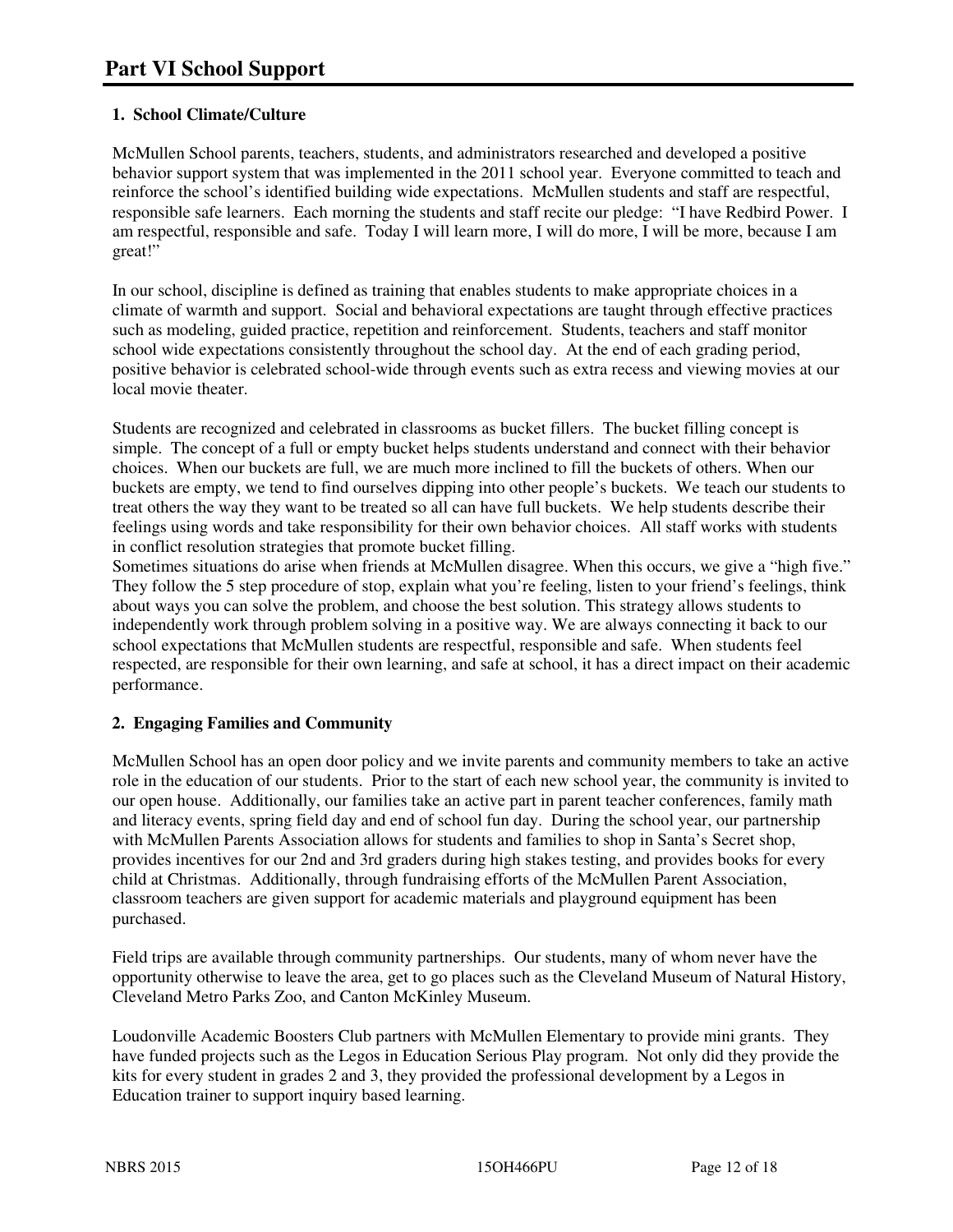Our School and Community Liaison, provided by the Mental Health and Recovery Board of Ashland County, works with our families with the goal of increasing student attendance, enhancing coping skills of our students, responding immediately to daily crisis in the school, increasing partnerships between families and school and helping to provide easier access to youth athletic groups.

The Loudonville Public Library works with McMullen to provide library cards for every student. Many classrooms visit the public library on a monthly basis. Third Grade students have the opportunity to hear about Loudonville history from a genealogist. The public library provides a summer reading program that encourages our students to continue reading throughout the summer.

Many community churches also provide services to our school. They donate clothing items, school supplies, after school tutoring and mentoring programs, and bike safety training for all our students each spring. Individual community members regularly volunteer in classrooms. Our doors are open to many organizations for weekly meetings including Girl Scouts, dance clubs and youth athletic groups.

#### **3. Professional Development**

We truly believe in lifelong learning not just for the students but for the adults as well. Professional development is multi-tiered. It can be focused individually, within teacher learning teams or as a building and/or district professional development goal. For example, as part of our Local Professional Development Committee,( LPDC) teachers individually write their own professional development plans aligned to their personal goals. As a district, we have participated in professional development focused on Positive School Climate. At McMullen School, professional development is centered on Formative Instructional Practices, an integral part of our success.

The implementation of Formative Instructional Practices (FIP) has been an ongoing focus in our building over the last five years. This job embedded professional learning has been supported though teacher leader facilitators in each grade level team. As a result of our study of John Hattie's visible learning research and effective practices, the staff agreed to focus our professional learning on Formative Instructional Practices (FIP). Our staff agreed to focus on formative assessment, effective feedback, questioning, and differentiated instruction. Three questions guide our work: What is it we want all students to know and learn? How will teachers and students know if they are learning it? How are teachers and students going to respond if they aren't learning it or they have already learned it?

One aspect of learning to implement FIP more deeply included having a regional FIP specialist work collaboratively with staff. Grade level teacher based teams viewed and worked through the Battelle for Kids FIP modules. Teachers and staff participated in a yearlong research study through the University of Akron around our implementation of formative instructional practices. A FIP University evaluator visited our school three times looking at our practices, interviewing staff, students, and the principal, and observing formative instructional practices in action in the classroom. In addition, the principal and a McMullen grade level FIP facilitator presented our FIP journey at Ohio's Battelle for Kids Connect for Success Summer conference.

Besides our focus on FIP, a majority of the McMullen teachers have earned their K-12 Reading endorsement as part of Ohio's Third Grade Reading Guarantee requirement. We continue to support our new teachers with Professional development as part of their Resident Educator Mentor Program. Our special education teachers received training in specialized reading instruction in research- based programs.

#### **4. School Leadership**

McMullen School embraces a model of shared distributed leadership. The building principal is a strong educational leader who values the expertise of the building staff. The principal, along with identified teacher leaders, serve an integral role in supporting as well as implementing district goals and strategies by participating on the District Leadership Team.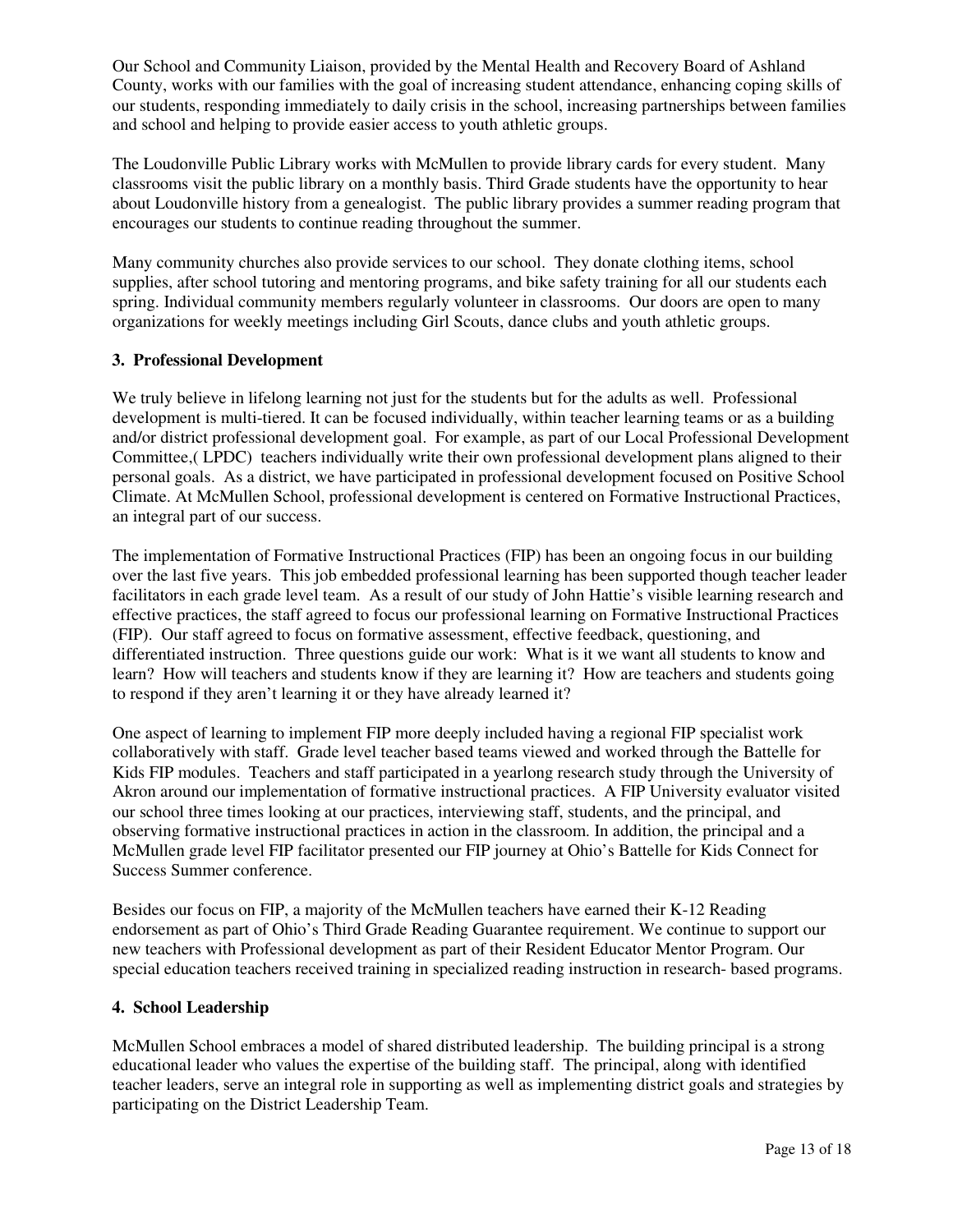The leadership structure is based on collaboration, data driven decision making and teamwork. Weekly collaboration through Teacher Based Teams, gives teachers the ongoing opportunities to explore questions around the pre/post assessments, the learning targets, lesson designs, strategies that will be used, and how and when student learning will be monitored. This opportunity promotes teacher co-planning and coserving to meet the needs of all students.

The Building Leadership Team (BLT) focuses on academics and school climate. The work revolves around implementing strategies aligned to the district plan. For example, one strategy is all teachers will use Formative Instructional Practices to increase student learning across all curricular areas. The BLT establishes action steps which align to the district improvement plan. The building principal and teacher leaders on this team monitor grade level and building wide student performance data and behavior data and respond appropriately, celebrating success and addressing areas of concern. The BLT also serves as a communication conduit from the teacher based team to the DLT in order to support teachers working to improve the outcomes for all students as they implement the district improvement plan. The communication and feedback loop is critical to all the leadership teams within the system.

Teacher leaders, trained in McREL's Power Walkthrough process, used the process to participate in peer observations in classrooms across the building. These teacher leaders also trained all other teachers in this walk through process. They created schedules for peer observations that included opportunities for feedback and debriefing, identifying effective practices that were happening throughout the building. These practices were shared with the BLT and directly impacted student achievement as these practices were replicated from grade level to grade level throughout the classrooms.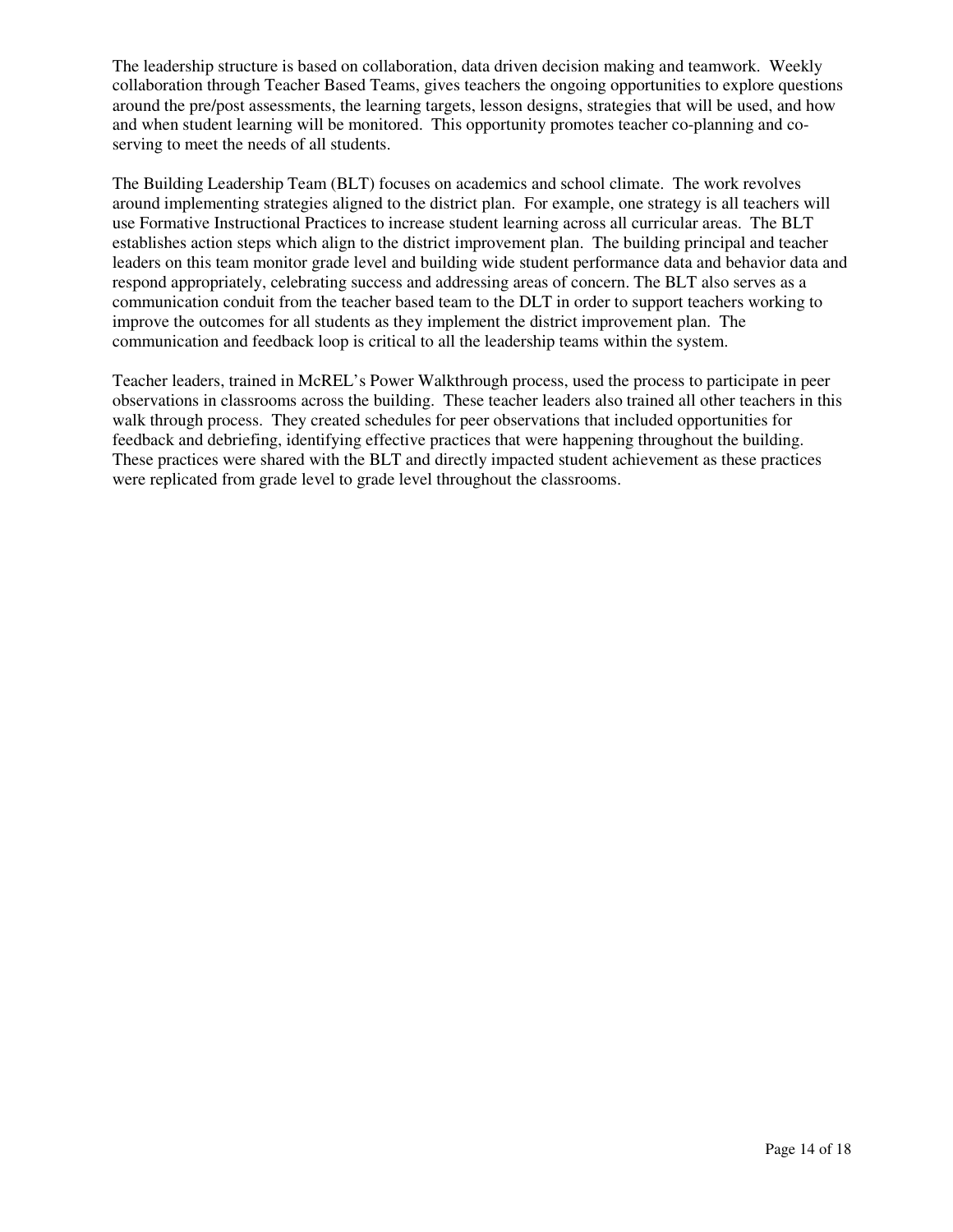# **PART VIII - ASSESSMENT RESULTS**

## **STATE CRITERION--REFERENCED TESTS**

| <b>Subject: Math</b>                | Test:                                |
|-------------------------------------|--------------------------------------|
| <b>All Students Tested/Grade: 3</b> | <b>Edition/Publication Year: N/A</b> |
| <b>Publisher:</b>                   |                                      |

| School Year                             | 2013-2014       | 2012-2013      | 2011-2012      | 2010-2011      | 2009-2010    |
|-----------------------------------------|-----------------|----------------|----------------|----------------|--------------|
| Testing month                           | Jan             | Jan            | Jan            | Jan            | Jan          |
| <b>SCHOOL SCORES*</b>                   |                 |                |                |                |              |
| Proficient and above                    | 95              | 87             | 89             | 76             | 91           |
| accelerated and advanced                | $\overline{53}$ | 46             | 56             | 43             | 49           |
| Number of students tested               | 74              | 67             | 80             | 89             | 88           |
| Percent of total students tested        | 100             | 100            | 100            | 100            | 100          |
| Number of students tested with          |                 |                |                |                |              |
| alternative assessment                  |                 |                |                |                |              |
| $\overline{\%}$ of students tested with | $\overline{2}$  | $\overline{0}$ | $\overline{2}$ | $\overline{2}$ | $\mathbf{1}$ |
| alternative assessment                  |                 |                |                |                |              |
| <b>SUBGROUP SCORES</b>                  |                 |                |                |                |              |
| 1. Free and Reduced-Price               |                 |                |                |                |              |
| Meals/Socio-Economic/                   |                 |                |                |                |              |
| <b>Disadvantaged Students</b>           |                 |                |                |                |              |
| Proficient and above                    | 91              | 77             | 88             | 67             | 89           |
| accelerated and advanced                | 42              | 31             | 49             | 33             | 43           |
| Number of students tested               | 33              | 35             | 41             | 43             | 35           |
| 2. Students receiving Special           |                 |                |                |                |              |
| <b>Education</b>                        |                 |                |                |                |              |
| Proficient and above                    | 80              | 80             | 67             | 63             | 71           |
| accelerated and advanced                | 27              | 30             | 40             | 32             | 36           |
| Number of students tested               | 15              | 10             | 15             | 19             | 14           |
| 3. English Language Learner             |                 |                |                |                |              |
| <b>Students</b>                         |                 |                |                |                |              |
| Proficient and above                    |                 |                |                |                |              |
| accelerated and advanced                |                 |                |                |                |              |
| Number of students tested               |                 |                |                |                |              |
| 4. Hispanic or Latino                   |                 |                |                |                |              |
| <b>Students</b>                         |                 |                |                |                |              |
| Proficient and above                    |                 |                |                |                |              |
| accelerated and advanced                |                 |                |                |                |              |
| Number of students tested               |                 |                |                |                |              |
| 5. African-American                     |                 |                |                |                |              |
| <b>Students</b>                         |                 |                |                |                |              |
| Proficient and above                    |                 |                |                |                |              |
| accelerated and advanced                |                 |                |                |                |              |
| Number of students tested               |                 |                |                |                |              |
| <b>6. Asian Students</b>                |                 |                |                |                |              |
| Proficient and above                    |                 |                |                |                |              |
| accelerated and advanced                |                 |                |                |                |              |
| Number of students tested               |                 |                |                |                |              |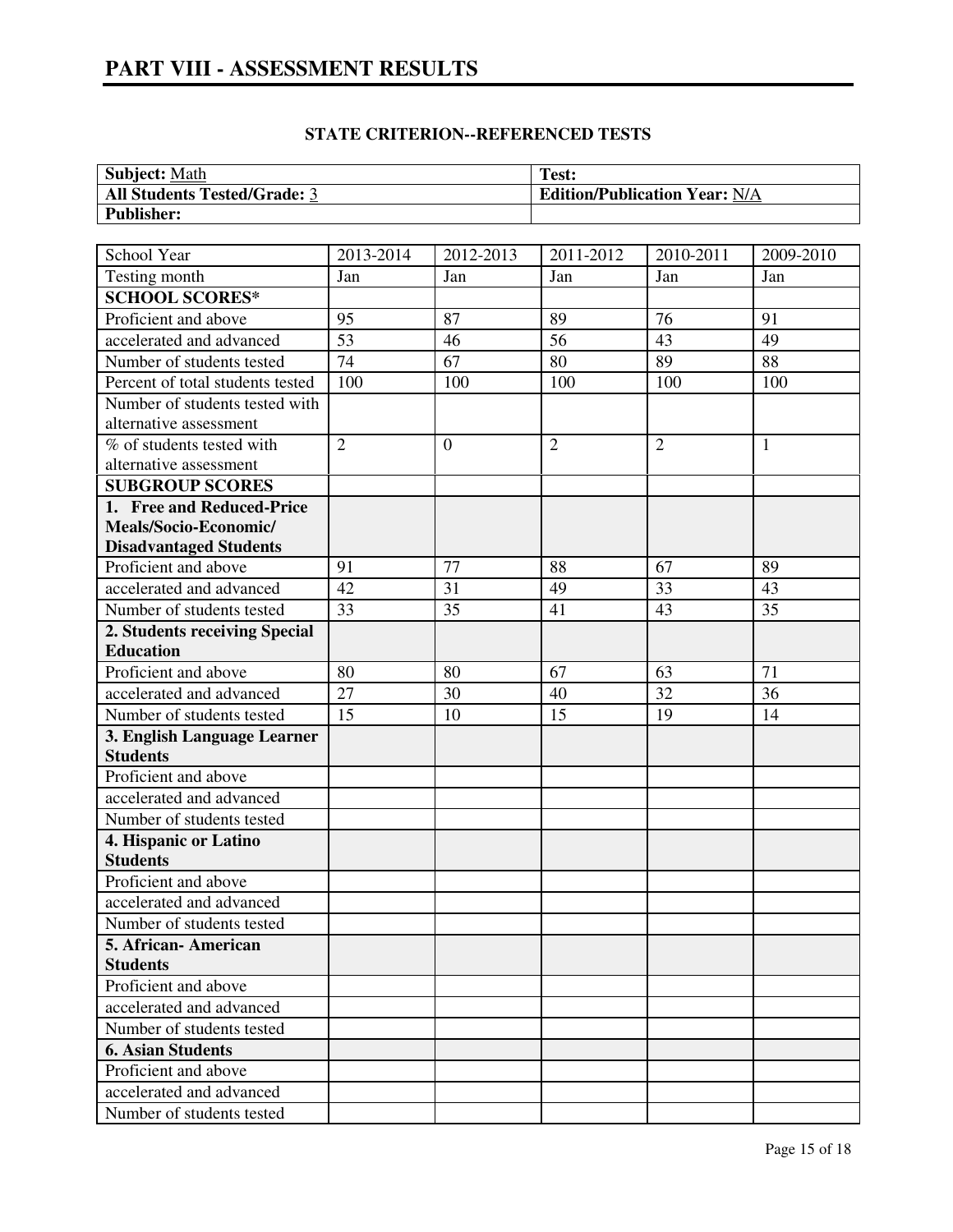| School Year                      | 2013-2014 | 2012-2013 | 2011-2012 | 2010-2011 | 2009-2010 |
|----------------------------------|-----------|-----------|-----------|-----------|-----------|
| 7. American Indian or            |           |           |           |           |           |
| <b>Alaska Native Students</b>    |           |           |           |           |           |
| Proficient and above             |           |           |           |           |           |
| accelerated and advanced         |           |           |           |           |           |
| Number of students tested        |           |           |           |           |           |
| 8. Native Hawaiian or other      |           |           |           |           |           |
| <b>Pacific Islander Students</b> |           |           |           |           |           |
| Proficient and above             |           |           |           |           |           |
| accelerated and advanced         |           |           |           |           |           |
| Number of students tested        |           |           |           |           |           |
| 9. White Students                |           |           |           |           |           |
| Proficient and above             | 95        | 86        | 88        | 78        | 91        |
| accelerated and advanced         | 52        | 47        | 58        | 43        | 49        |
| Number of students tested        | 73        | 66        | 78        | 86        | 86        |
| 10. Two or More Races            |           |           |           |           |           |
| identified Students              |           |           |           |           |           |
| Proficient and above             |           |           |           |           |           |
| accelerated and advanced         |           |           |           |           |           |
| Number of students tested        |           |           |           |           |           |
| 11. Other 1: Other 1             |           |           |           |           |           |
| Proficient and above             |           |           |           |           |           |
| accelerated and advanced         |           |           |           |           |           |
| Number of students tested        |           |           |           |           |           |
| 12. Other 2: Other 2             |           |           |           |           |           |
| Proficient and above             |           |           |           |           |           |
| accelerated and advanced         |           |           |           |           |           |
| Number of students tested        |           |           |           |           |           |
| 13. Other 3: Other 3             |           |           |           |           |           |
| Proficient and above             |           |           |           |           |           |
| accelerated and advanced         |           |           |           |           |           |
| Number of students tested        |           |           |           |           |           |

**NOTES:** No data has been entered for subgroups with less than 10% of the total enrollment.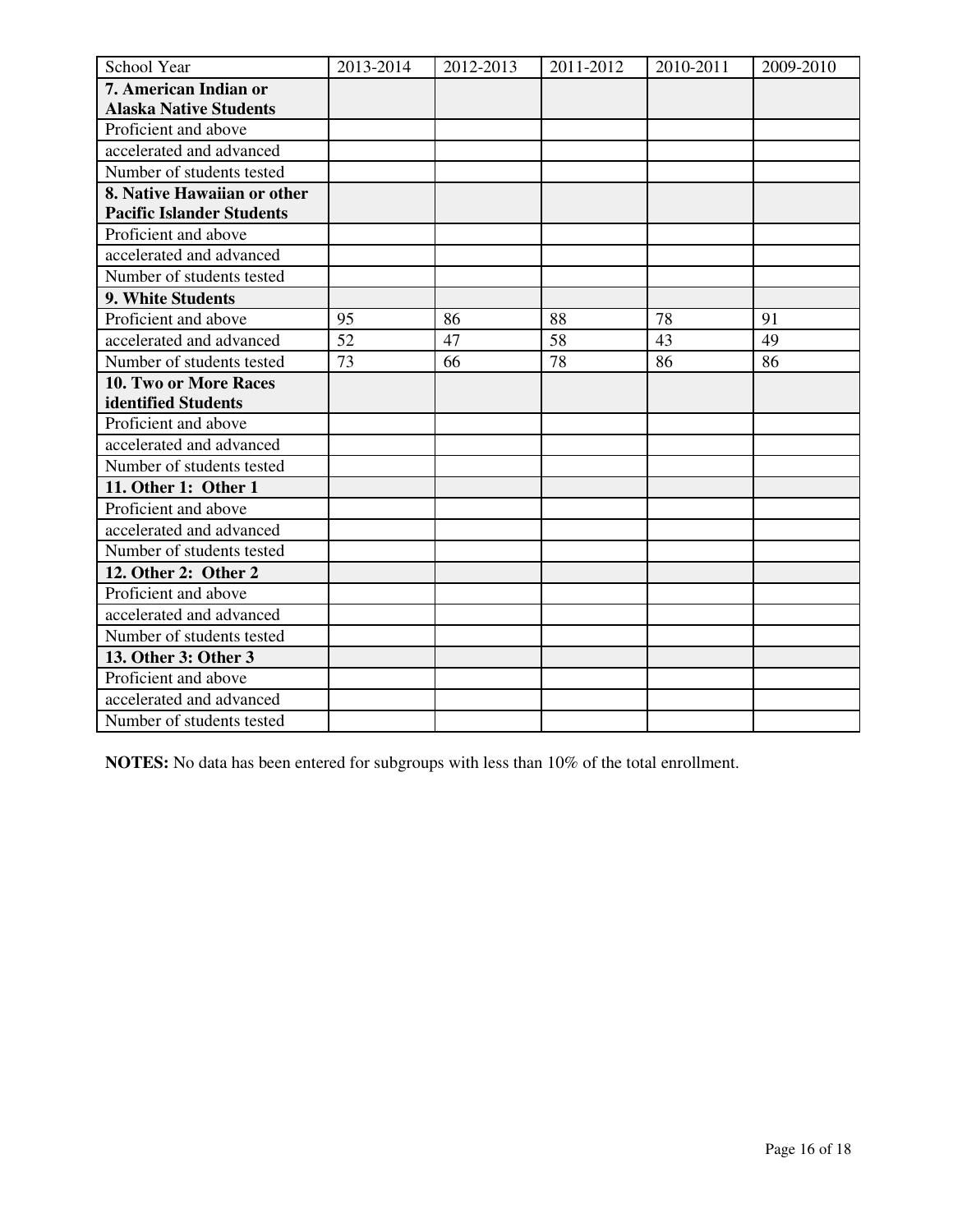## **STATE CRITERION--REFERENCED TESTS**

| <b>Subject: Reading/ELA</b>         | Test:                                |
|-------------------------------------|--------------------------------------|
| <b>All Students Tested/Grade: 3</b> | <b>Edition/Publication Year: N/A</b> |
| <b>Publisher:</b>                   |                                      |

| School Year                      | 2013-2014      | 2012-2013      | 2011-2012      | 2010-2011      | 2009-2010    |
|----------------------------------|----------------|----------------|----------------|----------------|--------------|
| Testing month                    | Jan            | Jan            | Jan            | Jan            | Jan          |
| <b>SCHOOL SCORES*</b>            |                |                |                |                |              |
| Proficient and above             | 100            | 93             | 93             | 92             | 92           |
| accelerated and advanced         | 91             | 69             | 71             | 67             | 77           |
| Number of students tested        | 74             | 67             | 80             | 89             | 88           |
| Percent of total students tested | 100            | 100            | 100            | 100            | 100          |
| Number of students tested with   |                |                |                |                |              |
| alternative assessment           |                |                |                |                |              |
| % of students tested with        | $\overline{2}$ | $\overline{0}$ | $\overline{2}$ | $\overline{2}$ | $\mathbf{1}$ |
| alternative assessment           |                |                |                |                |              |
| <b>SUBGROUP SCORES</b>           |                |                |                |                |              |
| 1. Free and Reduced-Price        |                |                |                |                |              |
| Meals/Socio-Economic/            |                |                |                |                |              |
| <b>Disadvantaged Students</b>    |                |                |                |                |              |
| Proficient and above             | 100            | 89             | 88             | 86             | 91           |
| accelerated and advanced         | 88             | 60             | 68             | 60             | 80           |
| Number of students tested        | 33             | 35             | 41             | 43             | 35           |
| 2. Students receiving Special    |                |                |                |                |              |
| <b>Education</b>                 |                |                |                |                |              |
| Proficient and above             | 100            | 80             | 80             | 89             | 79           |
| accelerated and advanced         | 87             | 60             | 53             | 53             | 64           |
| Number of students tested        | 15             | 10             | 15             | 19             | 14           |
| 3. English Language Learner      |                |                |                |                |              |
| <b>Students</b>                  |                |                |                |                |              |
| Proficient and above             |                |                |                |                |              |
| accelerated and advanced         |                |                |                |                |              |
| Number of students tested        |                |                |                |                |              |
| 4. Hispanic or Latino            |                |                |                |                |              |
| <b>Students</b>                  |                |                |                |                |              |
| Proficient and above             |                |                |                |                |              |
| accelerated and advanced         |                |                |                |                |              |
| Number of students tested        |                |                |                |                |              |
| 5. African- American             |                |                |                |                |              |
| <b>Students</b>                  |                |                |                |                |              |
| Proficient and above             |                |                |                |                |              |
| accelerated and advanced         |                |                |                |                |              |
| Number of students tested        |                |                |                |                |              |
| <b>6. Asian Students</b>         |                |                |                |                |              |
| Proficient and above             |                |                |                |                |              |
| accelerated and advanced         |                |                |                |                |              |
| Number of students tested        |                |                |                |                |              |
| 7. American Indian or            |                |                |                |                |              |
| <b>Alaska Native Students</b>    |                |                |                |                |              |
| Proficient and above             |                |                |                |                |              |
| accelerated and advanced         |                |                |                |                |              |